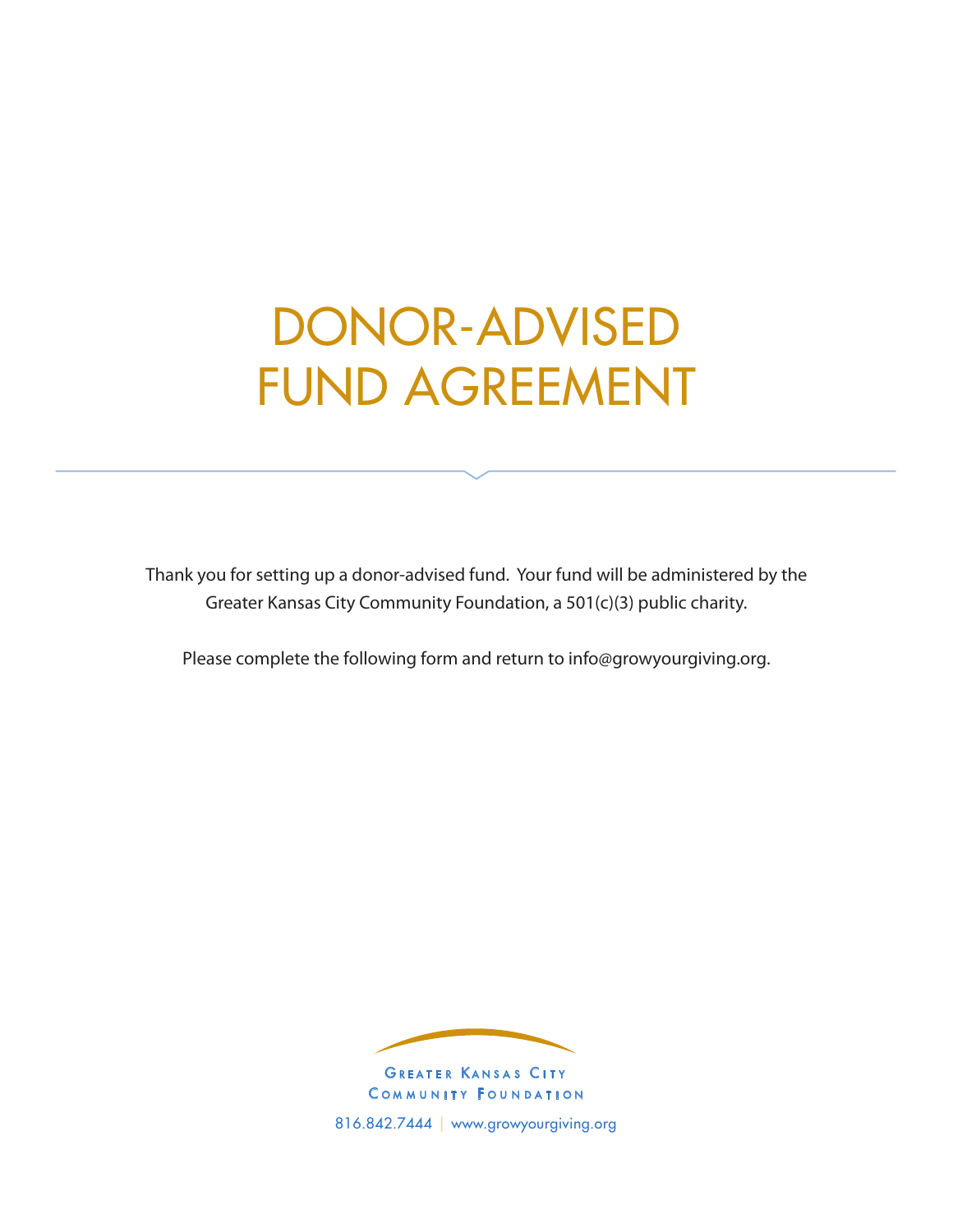# **GREATER KANSAS CITY COMMUNITY FOUNDATION DONOR-ADVISED FUND AGREEMENT**

|                   | <b>Your Fund</b>                                    | Name your Fund as you like. You can include your name or remain anonymous.<br>Examples: James Family Foundation, Pay It Forward Fund |                                                                                                                                                                                                                                     |       |          |
|-------------------|-----------------------------------------------------|--------------------------------------------------------------------------------------------------------------------------------------|-------------------------------------------------------------------------------------------------------------------------------------------------------------------------------------------------------------------------------------|-------|----------|
|                   | Name of Fund                                        |                                                                                                                                      |                                                                                                                                                                                                                                     |       |          |
| 2                 | Fund Advisor(s)                                     |                                                                                                                                      | Fund Advisors make recommendations for all Fund-related matters, including grants<br>and investments. Fund Advisors have online access to view fund statements and<br>recommend grants. List additional Fund Advisors in Section 9. |       |          |
|                   | $\Box$ Mr. $\Box$ Mrs. $\Box$ Ms. $\Box$ Dr. $\Box$ |                                                                                                                                      |                                                                                                                                                                                                                                     |       |          |
| <b>First Name</b> |                                                     | Middle Initial                                                                                                                       | Last Name                                                                                                                                                                                                                           |       | Suffix   |
|                   | Preferred Name or Nickname                          |                                                                                                                                      | Date of Birth                                                                                                                                                                                                                       |       |          |
| Address           | Home Work                                           |                                                                                                                                      | City                                                                                                                                                                                                                                | State | Zip Code |
| Phone             | $\Box$ Home $\Box$ Work $\Box$ Cell                 |                                                                                                                                      | <b>Email Address</b>                                                                                                                                                                                                                |       |          |
| l IMr.            | Mrs. $\Box$ Ms. $\Box$ Dr.                          |                                                                                                                                      |                                                                                                                                                                                                                                     |       |          |
| <b>First Name</b> |                                                     | Middle Initial                                                                                                                       | Last Name                                                                                                                                                                                                                           |       | Suffix   |
|                   | Preferred Name or Nickname                          |                                                                                                                                      | Date of Birth                                                                                                                                                                                                                       |       |          |
| Address           | Home Work                                           |                                                                                                                                      | City                                                                                                                                                                                                                                | State | Zip Code |
| Phone             | Home Work Cell                                      |                                                                                                                                      | <b>Email Address</b>                                                                                                                                                                                                                |       |          |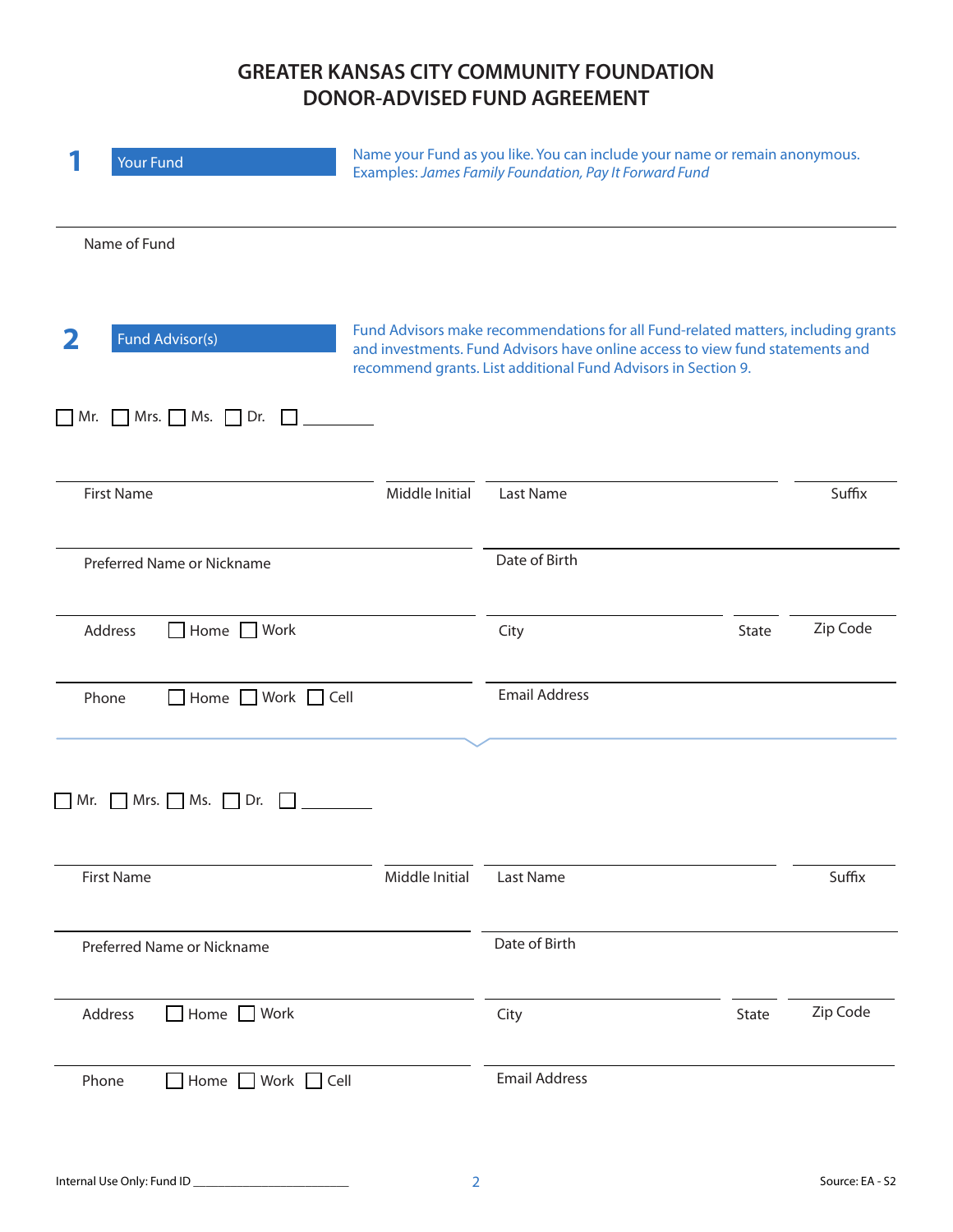| 3<br><b>Successor Advisor(s)</b>                                                                                              | Successor Advisors make grant and investment recommendations for the Fund after<br>the Fund Advisors are no longer able or willing to do so. You may list as many or as<br>few Successor Advisors as you like. List additional Successor Advisors in Section 9. |                                 |                             |          |
|-------------------------------------------------------------------------------------------------------------------------------|-----------------------------------------------------------------------------------------------------------------------------------------------------------------------------------------------------------------------------------------------------------------|---------------------------------|-----------------------------|----------|
| Check here if you do not want to name a Successor Advisor. We will contact you regarding your charitable intent for the Fund. |                                                                                                                                                                                                                                                                 |                                 |                             |          |
| Please indicate how you would like your Successor Advisors to act when making recommendations for the Fund. Select One:       |                                                                                                                                                                                                                                                                 |                                 |                             |          |
| Independently                                                                                                                 | <b>By Majority</b>                                                                                                                                                                                                                                              |                                 | <b>By Unanimous Consent</b> |          |
| $Mrs.$ Ms. Dr.<br>Mr.                                                                                                         |                                                                                                                                                                                                                                                                 | Relationship to Fund Advisor(s) |                             |          |
| <b>First Name</b>                                                                                                             | Middle Initial                                                                                                                                                                                                                                                  | Last Name                       |                             | Suffix   |
| Preferred Name or Nickname                                                                                                    |                                                                                                                                                                                                                                                                 | Date of Birth                   |                             |          |
| Address<br>Home Work                                                                                                          |                                                                                                                                                                                                                                                                 | City                            | State                       | Zip Code |
| Home Work Cell<br>Phone                                                                                                       |                                                                                                                                                                                                                                                                 | <b>Email Address</b>            |                             |          |
| $\Box$ Mr. $\Box$ Mrs. $\Box$ Ms. $\Box$ Dr. $\Box$                                                                           |                                                                                                                                                                                                                                                                 |                                 |                             |          |
|                                                                                                                               |                                                                                                                                                                                                                                                                 | Relationship to Fund Advisor(s) |                             |          |
| <b>First Name</b>                                                                                                             | Middle Initial                                                                                                                                                                                                                                                  | Last Name                       |                             | Suffix   |
| Preferred Name or Nickname                                                                                                    |                                                                                                                                                                                                                                                                 | Date of Birth                   |                             |          |
| Address<br>Home Work                                                                                                          |                                                                                                                                                                                                                                                                 | City                            | State                       | Zip Code |
| $\Box$ Home $\Box$ Work $\Box$ Cell<br>Phone                                                                                  |                                                                                                                                                                                                                                                                 | <b>Email Address</b>            |                             |          |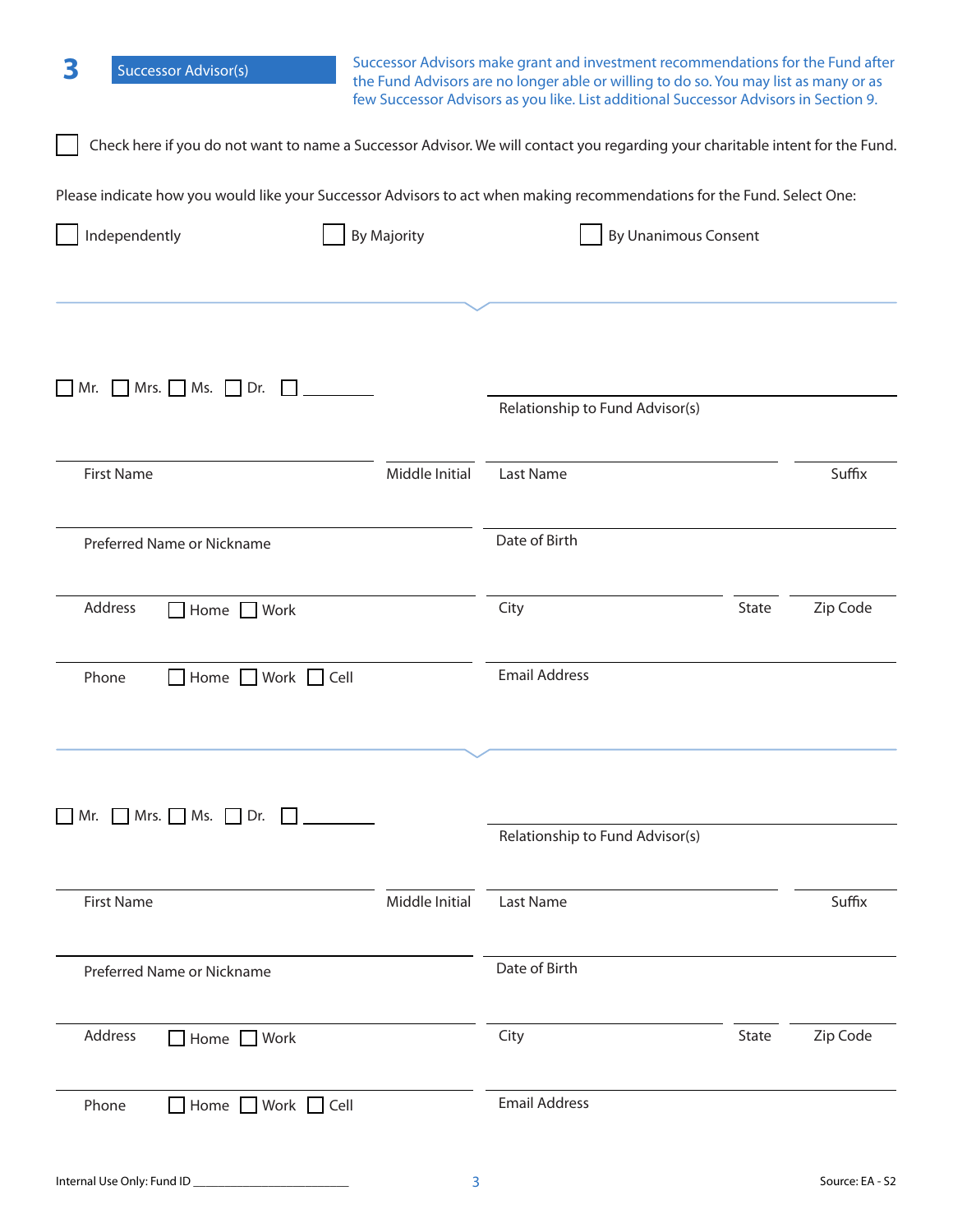| Mr. $Mrs.$ Ms. $Drs.$                                          |                |                                 |       |                 |
|----------------------------------------------------------------|----------------|---------------------------------|-------|-----------------|
|                                                                |                | Relationship to Fund Advisor(s) |       |                 |
| <b>First Name</b>                                              | Middle Initial | Last Name                       |       | Suffix          |
| Preferred Name or Nickname                                     |                | Date of Birth                   |       |                 |
| Address<br>$\Box$ Home $\Box$ Work                             |                | City                            | State | Zip Code        |
| $\Box$ Home $\Box$ Work $\Box$ Cell<br>Phone                   |                | <b>Email Address</b>            |       |                 |
| $\Box$ Mr. $\Box$ Mrs. $\Box$ Ms. $\Box$ Dr. $\Box$            |                | Relationship to Fund Advisor(s) |       |                 |
| <b>First Name</b>                                              | Middle Initial | Last Name                       |       | Suffix          |
| Preferred Name or Nickname                                     |                | Date of Birth                   |       |                 |
| Address<br>Home Work                                           |                | City                            | State | Zip Code        |
| Phone<br>Home Work Cell                                        |                | <b>Email Address</b>            |       |                 |
| Mr. $\Box$ Mrs. $\Box$ Ms. $\Box$ Dr. $\Box$<br>$\blacksquare$ |                |                                 |       |                 |
|                                                                |                | Relationship to Fund Advisor(s) |       |                 |
| <b>First Name</b>                                              | Middle Initial | Last Name                       |       | Suffix          |
| Preferred Name or Nickname                                     |                | Date of Birth                   |       |                 |
| Address<br>$\Box$ Home $\Box$ Work                             |                | City                            | State | Zip Code        |
| Home Work C Cell<br>Phone                                      |                | <b>Email Address</b>            |       |                 |
| Internal Use Only: Fund ID                                     | 4              |                                 |       | Source: EA - S2 |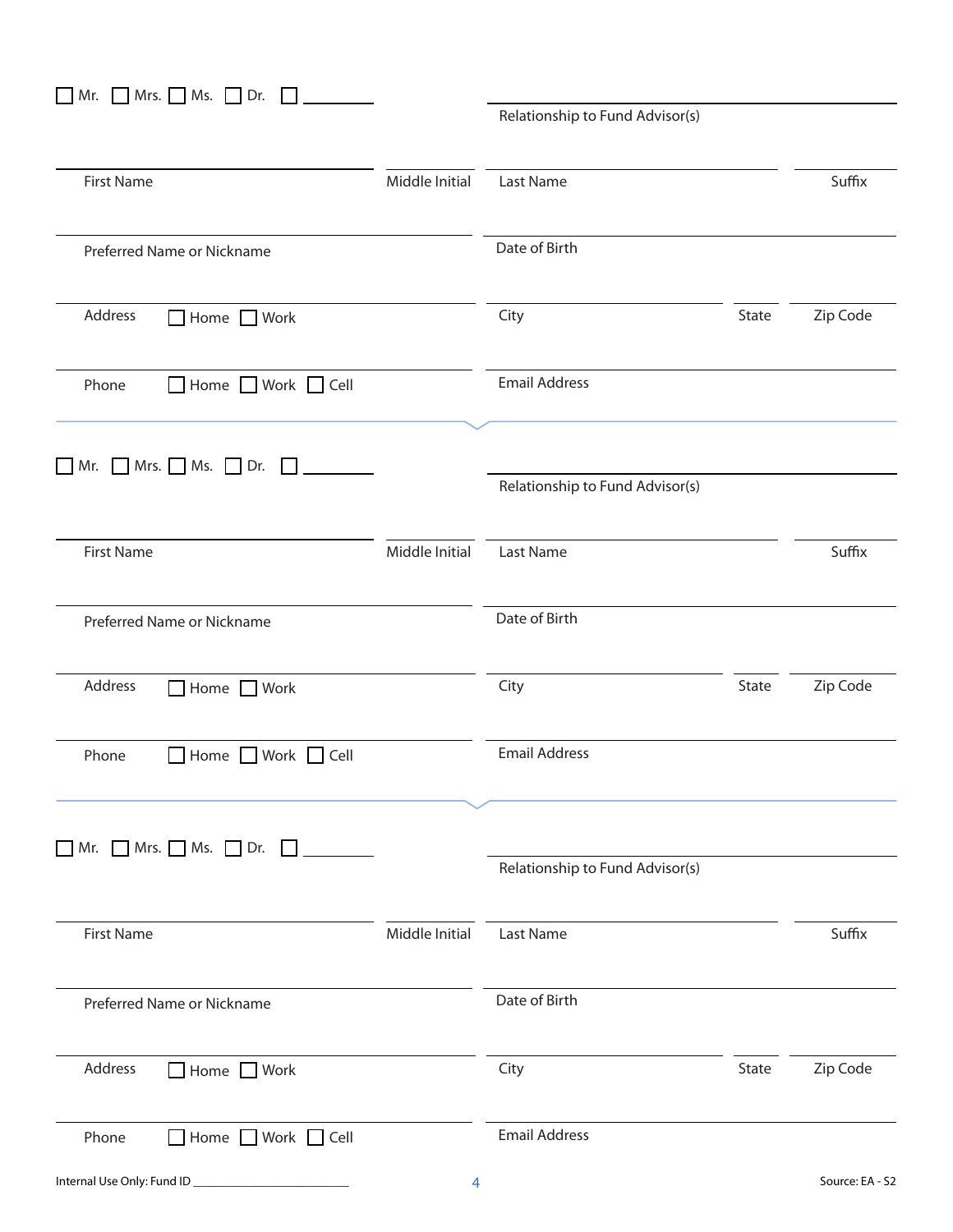**Option 1:** The assets in the Fund will be invested in the Community Foundation's Investment Pools.

*This option is available for funds of any size. Select a mix from the options listed below, or create your own mix. Allocations are rebalanced to targets once a month. In the interim, cash coming into the Fund will be held in the Money Market Pool.*



must equal 100%

**Option 2:** The assets in the Fund will be invested separately in a financial advisor managed account on your advisor's platform. The financial advisor named in Section 5 will make investment selections for your Fund on your behalf.

*This option is available for funds with assets of \$100,000 or more. The Community Foundation will contact your financial advisor to set up the investment account once you are ready to use the Fund. A Fund advisor or family member may not be named as the Fund's financial advisor.*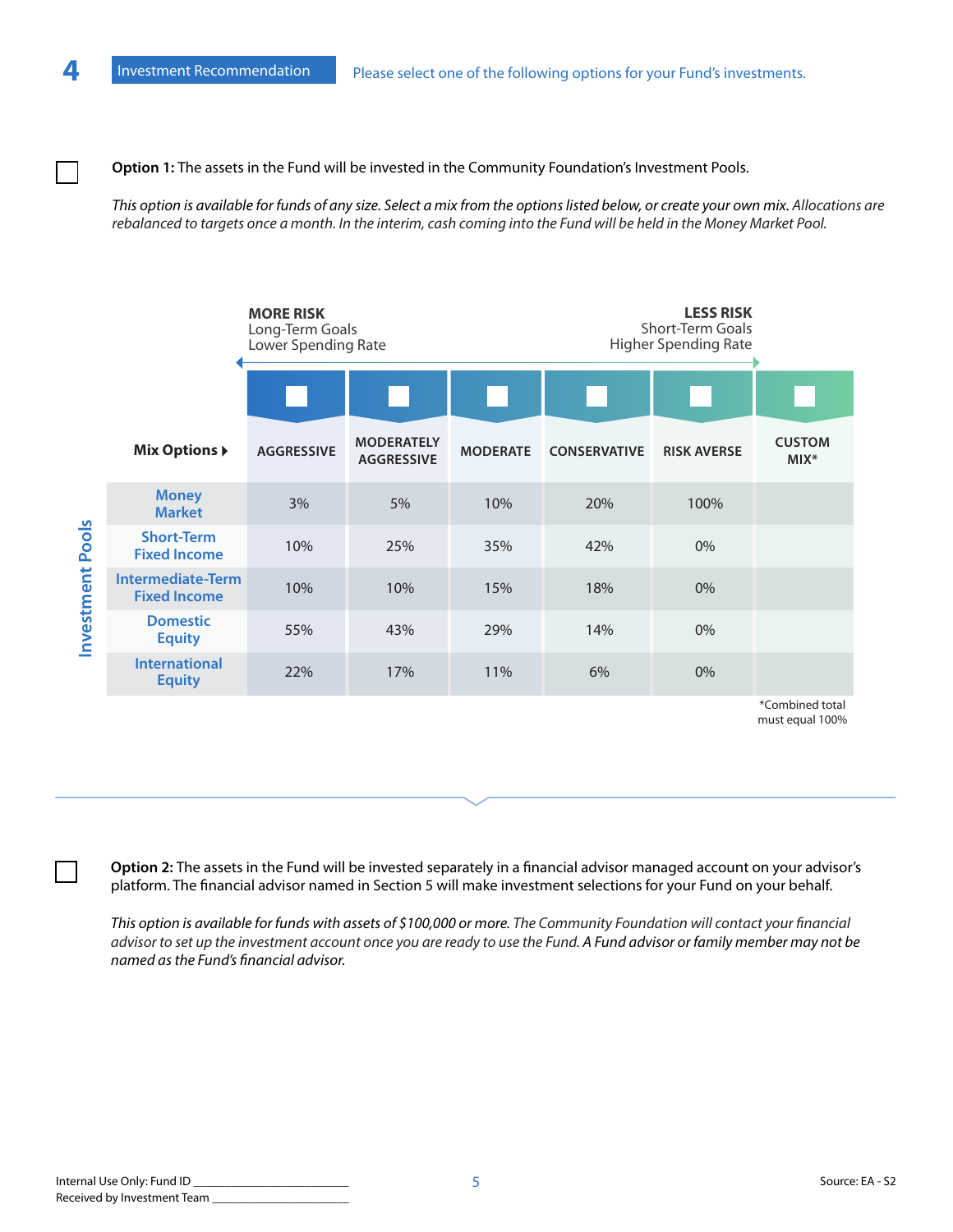The financial advisor named below will have online access to view your Fund information, including balance, contribution and grant history. If you selected Option 1 in Section 4, your financial advisor can change the asset allocation in the Community Foundation's Investment Pools. If you selected Option 2 in Section 4, your financial advisor will invest the Fund's assets separately in a financial advisor managed account.

| <b>Financial Advisor Name</b> | Firm Name            |       |          |
|-------------------------------|----------------------|-------|----------|
| Address                       | City                 | State | Zip Code |
| Phone                         | <b>Email Address</b> |       |          |

#### **Communicating Grant Requests**

With your permission, your financial advisor can communicate your grant requests to the Community Foundation.

Check here to give your financial advisor permission to communicate your grant requests.

**6** Professional Advisor Information

Please list any additional professional advisors (accountants, attorneys, financial advisors) with whom the Community Foundation may share information about your Fund should they inquire. If you would like to give any of the following advisors permission to view your Fund online and/or communicate your grant requests, please indicate in Section 9.

| Professional Advisor Name & Profession | Firm Name |
|----------------------------------------|-----------|
| Professional Advisor Name & Profession | Firm Name |
| Professional Advisor Name & Profession | Firm Name |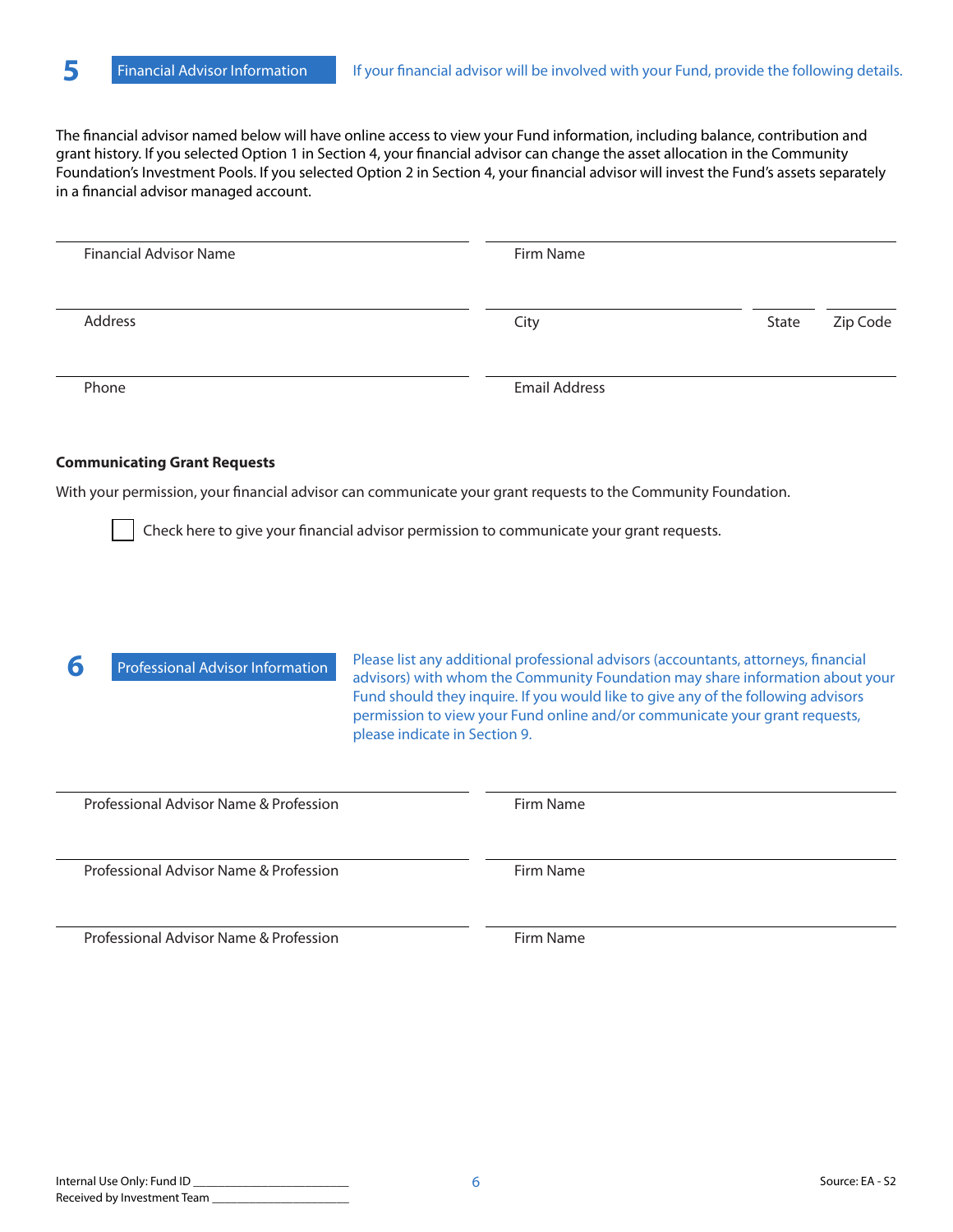| <b>Contribution Information</b>                                                          | If you know how you plan to contribute, please provide details. If there are additional<br>assets you plan to contribute to the Fund, please list in Section 9. If you plan to<br>contribute an interest in a private business or real estate, please contact us. |
|------------------------------------------------------------------------------------------|-------------------------------------------------------------------------------------------------------------------------------------------------------------------------------------------------------------------------------------------------------------------|
| Estimated Initial Contribution: $\frac{\zeta}{\zeta}$                                    |                                                                                                                                                                                                                                                                   |
|                                                                                          |                                                                                                                                                                                                                                                                   |
| Check                                                                                    |                                                                                                                                                                                                                                                                   |
| Wire                                                                                     |                                                                                                                                                                                                                                                                   |
| <b>Securities or Mutual Funds</b><br>Number of Shares and Symbol(s):                     |                                                                                                                                                                                                                                                                   |
|                                                                                          |                                                                                                                                                                                                                                                                   |
|                                                                                          | Bequest: You do not plan to use the Fund during your lifetime. The contribution will be made upon your death.                                                                                                                                                     |
| 8<br>Referral Information                                                                |                                                                                                                                                                                                                                                                   |
|                                                                                          | Check here if the financial advisor listed in Section 5 guided you in the decision to establish the Fund.                                                                                                                                                         |
| If you were not referred by your financial advisor, please share how you heard about us: |                                                                                                                                                                                                                                                                   |
| 9<br><b>Additional Information</b>                                                       | Please include any additional information you would like us to know.                                                                                                                                                                                              |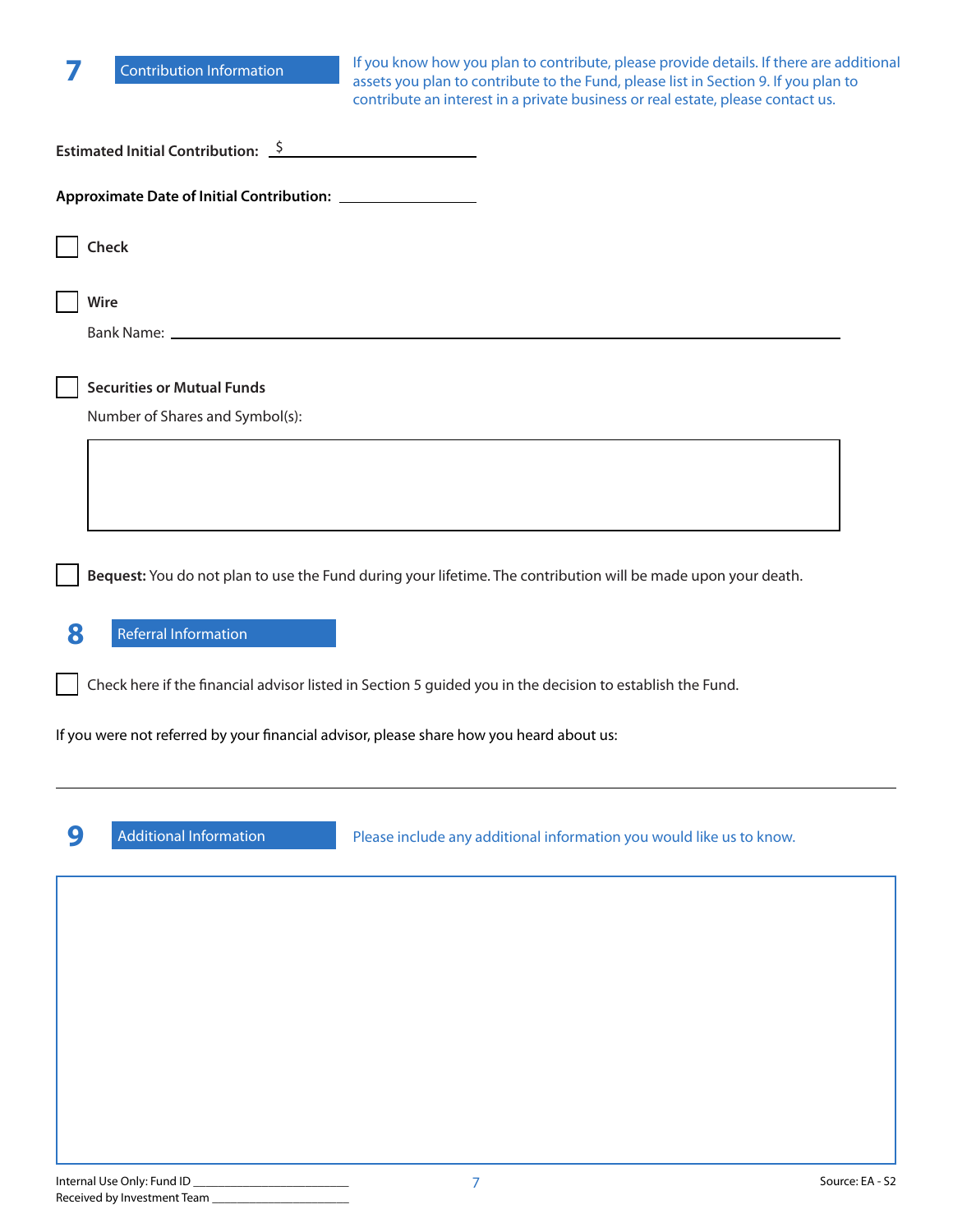# **10** Terms & Required Signature(s)

The Founder(s) establish this Fund with the Greater Kansas City Community Foundation (referred to as the "Community Foundation").

The current Fund Advisor(s) may make recommendations for grants (from income and principal), investments, and other administrative matters unless otherwise noted herein. If two or more are named, any may act alone. Upon the death, resignation or incapacity to serve of the Fund Advisor (or the surviving Fund Advisor if two or more individuals have been named), the Successor Advisor(s) will then advise the Fund. If two or more persons are eligible to be successors, then a recommendation by a majority of such persons shall constitute an effective recommendation for consideration by the Community Foundation unless otherwise noted herein.

If the persons named in this document or after the date of this document are not available to advise and consult with the Community Foundation due to death, resignation or incapacity to serve, the Community Foundation shall use the principal and income from the Fund for charitable purposes.

*For assets in a financial advisor managed account:* The assets in the Fund will be managed directly by the named financial advisor on a discretionary basis, until such time that the Community Foundation or the Fund Advisor(s) exercise(s) the option to make a different selection for management of this Fund. The named financial advisor will manage the assets of this Fund in accordance with the Fund advisor(s)' charitable objectives and the most current financial policies and standards of the Community Foundation, which can be found at www.growyourgiving.org/fap-guidelines. The Community Foundation will regularly review the financial performance of this Fund.

*For assets in the Community Foundation's Investment Pools:* The responsibility for managing the Community Foundation's investment program is vested in the Community Foundation's Board of Directors through its Investment Committee. The percentages in the mix options may change from time to time upon Investment Committee review. For additional details regarding investment mixes and pools, refer to www.growyourgiving.org/investing to view the Investment Performance Summary and the Supplemental Report.

As required by IRS regulations:

- a) the investment recommendation is advisory only and the Community Foundation may, at its sole and absolute discretion, follow or decline to follow the recommendation;
- b) the Community Foundation may at any time, at its sole and absolute discretion, change the investment of all or any portion of the assets in the Fund;
- c) if the investment recommendation is accepted, the investments will be administered in accordance with the financial policies and fiduciary standards of the Community Foundation; and
- d) investments are subject to normal market and interest rate fluctuation risks, and any gain or loss generated by the above investments will be credited or charged to the Fund.

The Community Foundation's administrative fee schedule is attached. The fee schedule is subject to modification and may be increased or decreased at the sole discretion of the Community Foundation.

The Donor-Advised Fund Policies are attached; signing below indicates acceptance of these policies. The Community Foundation reserves the right to make the final decision regarding distributions from the Fund.

| Founder Signature                        | Date |                 |
|------------------------------------------|------|-----------------|
| <b>Printed Name</b>                      |      |                 |
| Founder Signature                        | Date |                 |
| <b>Printed Name</b>                      |      |                 |
|                                          |      |                 |
| Greater Kansas City Community Foundation | Date |                 |
| 8                                        |      | Source: EA - S2 |
| Received by Investment Team              |      | V.21.2          |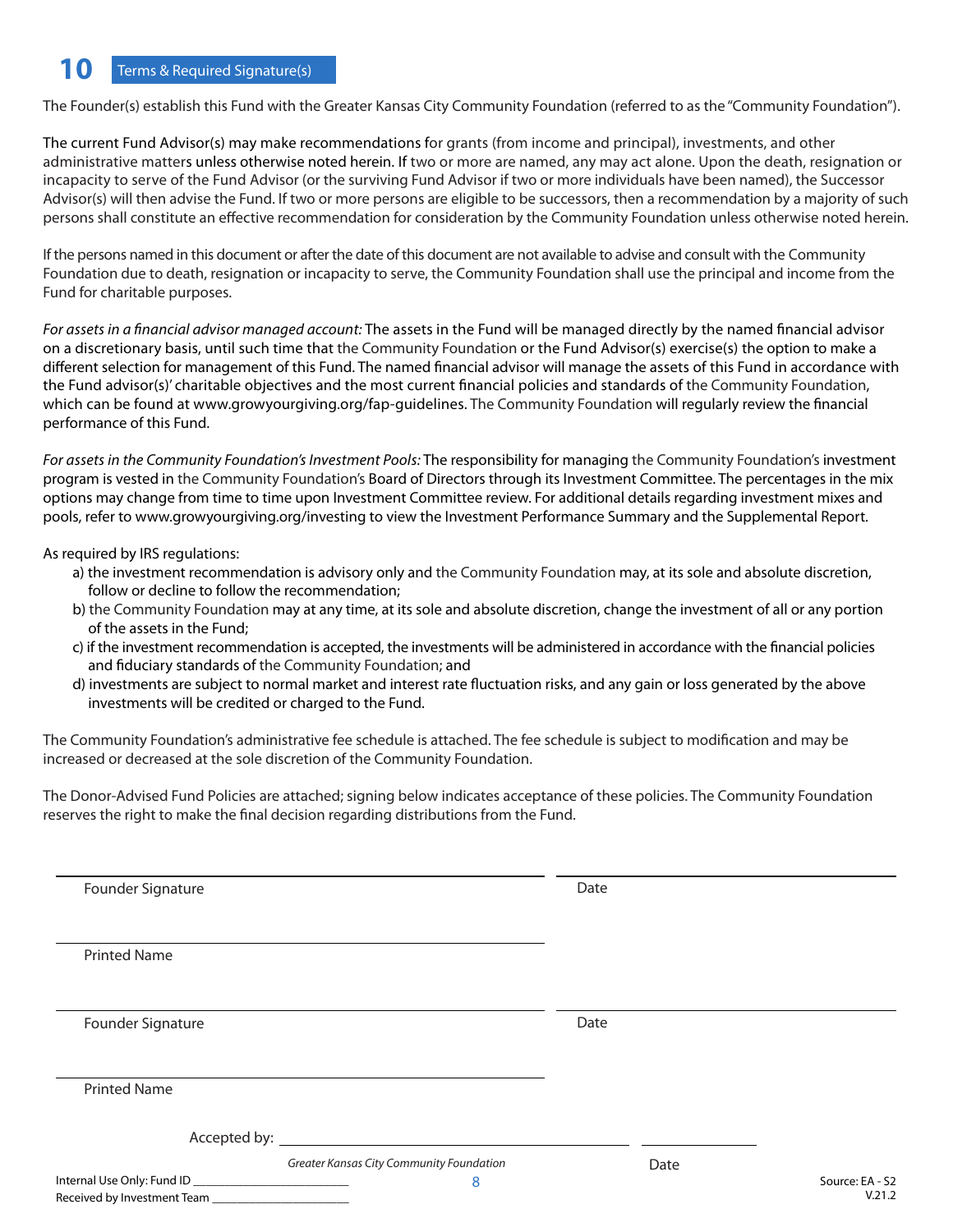This administrative fee schedule applies to funds at the Greater Kansas City Community Foundation. Administrative fees are used exclusively to support our mission-based operations. These fees are your investment in a 501(c)(3) public charity dedicated to increasing charitable giving, educating and connecting donors to community needs they care about, and leading on critical community issues.

The administrative fee structure illustrates the annual cost for a fund. These fees are assessed to the Fund on a monthly basis. (The monthly fee equals one-twelfth of the annual fee, based on the average fair market value of Fund assets for the month. If there are no assets in the Fund for the entire month, there is no fee.) For newly established funds, the annual fee is prorated over the remainder of the year.

| <b>Fund Assets</b><br>$up$ to \$7 million | <b>Annual</b><br><b>Administrative Fee</b> | <b>Sample Fee Calculations</b>                                                                                                                         |  |
|-------------------------------------------|--------------------------------------------|--------------------------------------------------------------------------------------------------------------------------------------------------------|--|
| first \$500,000                           | 1.00% or \$250<br>(whichever is greater)   | Fund assets of \$10,000<br>\$250 minimum fee applies: 1.00% of \$10,000 is less than \$250<br>Total annual administrative fee = $$250$ ( $$21/m$ onth) |  |
| next \$500,000                            | 0.60%                                      | Fund assets of \$30,000<br>1.00% fee on \$30,000 = \$300                                                                                               |  |
| next \$2 million                          | 0.30%                                      | Total annual administrative fee = \$300 (\$25/month)<br>Fund assets of \$600,000<br>1.00% fee on the first \$500,000 = \$5,000                         |  |
| next \$4 million                          | 0.10%                                      | 0.60% fee on the next \$100,000 = \$600<br>Total annual administrative fee = \$5,600 (\$467/month)                                                     |  |
|                                           |                                            |                                                                                                                                                        |  |

**For funds with assets of \$7 million or more, please contact us at info@growyourgiving.org or 816.842.0944.**

*Funds will be charged for direct expenses incurred by the Community Foundation on behalf of a specific fund, such as commissions for the sale of contributed stock or legal fees. The Community Foundation may request additional fees for extraordinary services such as special grant processing and review (which may apply pursuant to a contract with the Community Foundation or after the death of the founder(s) of the Fund if no advisors are serving) or other non-standard services.*

*For funds receiving a bequest that will be fully disbursed to one or more charities upon receipt, the Community Foundation will assess a one-time 3% fee on such bequest.*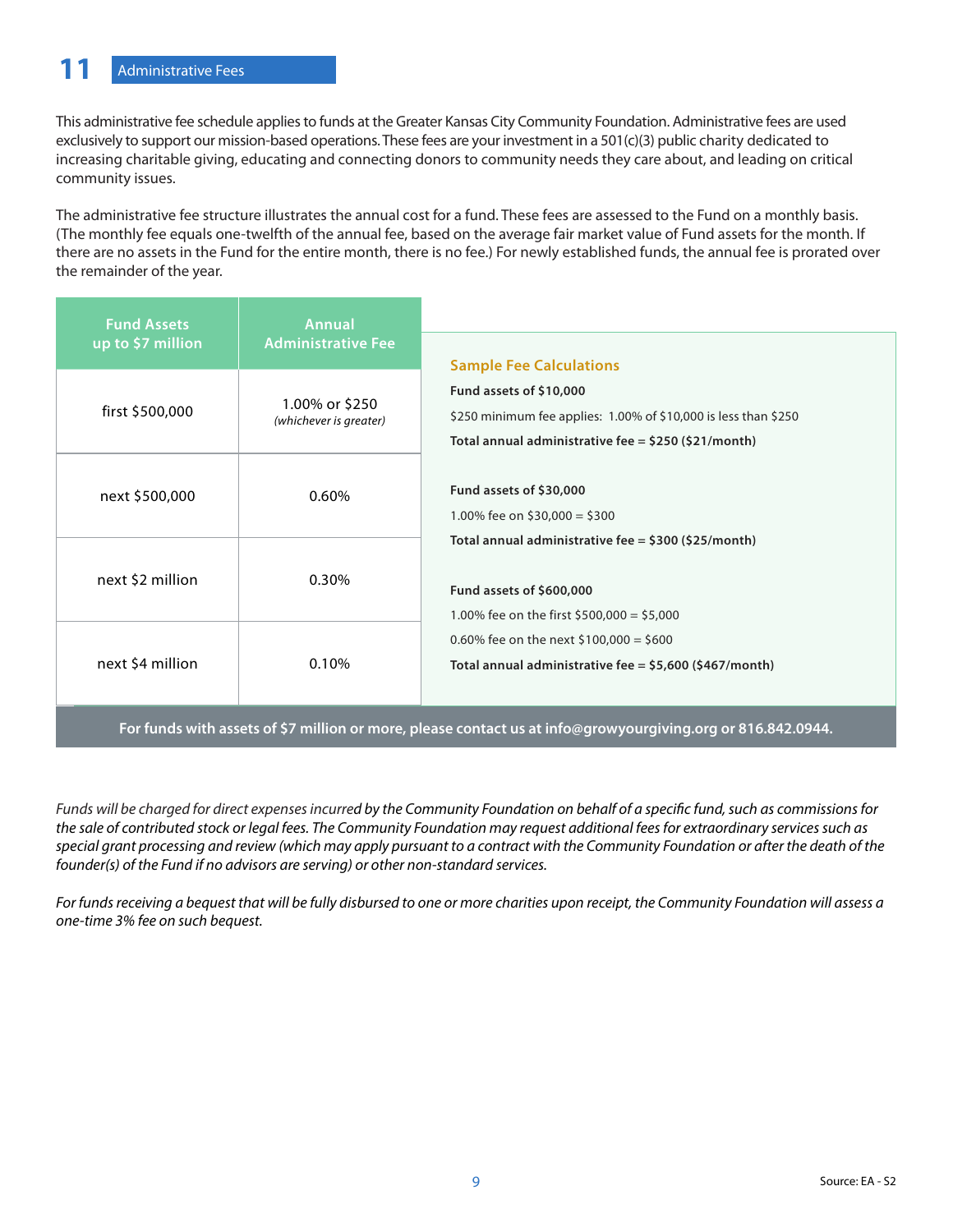# **Contributions to Donor-Advised Funds**

Contributions to donor-advised funds at the Community Foundation are gifts to a public charity and eligible for the maximum tax deduction allowed by law. The Community Foundation accepts gifts of cash, publicly traded securities, private business interests (closely held stock, limited liability company interests, limited partnership interests), and real estate. Contributions are subject to the review and approval by the Community Foundation prior to acceptance and are irrevocable once accepted. The Community Foundation does not provide legal, tax or financial advice, so the Community Foundation encourages donors to consult with their own professional advisors prior to making a contribution.

## **Contributions of Non-Cash Assets**

The general policy of the Community Foundation is to sell all contributed property as soon as practical after receipt to minimize market risk. For non-publicly traded securities or other assets for which no readily liquid market exists, the Community Foundation will exercise discretion as to the timing and price of sales. Any costs incurred by the Community Foundation necessary for the disposition of securities and other assets and for the management of such assets prior to disposition will be an expense of the donor-advised fund. Should sufficient liquidity not be available in the donor-advised fund to cover any expenses, taxes or liabilities due as a result of the fund's ownership of a non-cash asset, the donor of such asset(s) agrees to contribute additional liquid assets to the donor-advised fund as necessary to fully and timely cover such obligations.

## **Grants from Donor-Advised Funds**

Through a donor-advised fund, Fund Advisors can enjoy supporting any 501(c)(3) public charity in the United States, including governmental, educational and religious institutions. Fund Advisors may suggest grants directly to international organizations for an additional fee that covers the additional due diligence required of international grants. The IRS does not allow the Community Foundation to make distributions to private non-operating foundations, to individuals or to pay fundraising expenses. Rest assured that the Community Foundation will exercise due diligence to make sure grants from donor-advised funds are given to organizations that have met IRS requirements.

Additional information about specific granting guidelines can be found at www.growyourgiving.org/grant-guidelines.

Because contributions to donor-advised funds are eligible for a charitable tax deduction, grants subsequently made from donor-advised funds are not tax deductible.

# **Fund Activity and Fund Statements**

The Community Foundation is responsible for ensuring donor-advised funds are used for charitable grantmaking and do not confer any private benefit on the donor or any other person. The Community Foundation monitors the use of donor-advised funds to ensure their activity leads to charitable distributions. The Community Foundation does not have a minimum amount for grants or maximum frequency of grants. Fund Advisors can suggest grants in any amount and as often as they like. The Community Foundation periodically checks in on donor-advised funds that are not being used to ensure the Community Foundation understands Fund Advisors' plans for their funds. Fund statements showing gift, grant and investment activity for a donor-advised fund are available through the online donor portal.

## **Role of Donor-Advised Fund Advisors**

At any time during a donor's lifetime the donor may designate one or more adult individuals to be Fund Advisors, as well as Successor Advisors to serve upon the Fund Advisor's (or the surviving Fund Advisor if two or more have been named) death, resignation or incapacity. Each Fund Advisor may individually make recommendations for grants, investments and other donor-advised fund related matters. Successor Advisors may make recommendations concerning grants and investments for donor-advised funds and must act by majority unless otherwise noted in the fund agreement. Unless the donor has specified otherwise, each Successor Advisor may recommend individuals from succeeding generations to act in his or her place. The Community Foundation is happy to work with generations of Fund Advisors.

## **Who Can Manage the Investments of a Donor-Advised Fund**

A Fund Advisor may recommend that a donor-advised fund be invested in the Community Foundation's investment pools or with the donor's financial advisor. Financial advisors may manage the investments of a donor-advised fund in a separate account as long as the financial advisor is not (i) the donor, (ii) a Fund Advisor or Successor Advisor, (iii) any family member of a donor/Fund Advisor/Successor Advisor (defined as that person's spouse, ancestors, children, grandchildren, greatgrandchildren, brothers, sisters and the spouses of children, grandchildren, great-grandchildren, brothers and sisters) and (iv) any entity where more than 35% of the entity is owned/controlled by any of these persons.